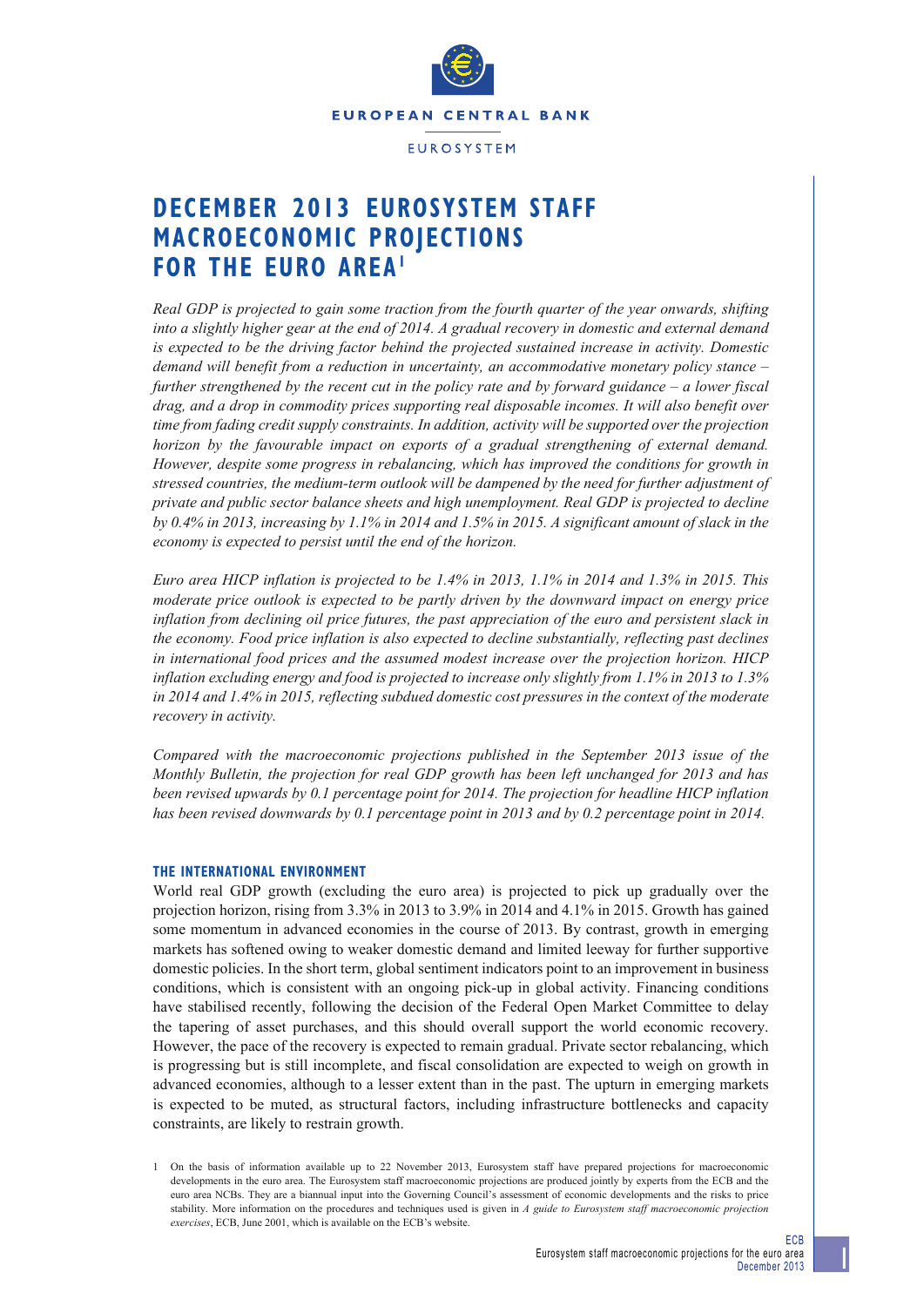#### **Table 1 The international environment**

| (annual percentage changes)                     |      |               |      |      |      |                                       |        |
|-------------------------------------------------|------|---------------|------|------|------|---------------------------------------|--------|
|                                                 |      | December 2013 |      |      |      | <b>Revisions since September 2013</b> |        |
|                                                 | 2012 | 2013          | 2014 | 2015 | 2012 | 2013                                  | 2014   |
| World (excluding euro area) real GDP            | 3.8  | 3.3           | 3.9  | 4.1  | 0.0  | $-0.1$                                | $-0.1$ |
| World (excluding euro area) trade <sup>1)</sup> | 4.5  | 3.9           | 5.6  | 6.4  | 0.2  | $-0.3$                                | $-0.1$ |
| Euro area foreign demand <sup>2)</sup>          | 4.0  | 3.0           | 5.0  | 57   | 0.3  | 0.1                                   | $-0.1$ |

1) Calculated as a weighted average of imports. 2) Calculated as a weighted average of imports of euro area trade partners.

Global trade has picked up since the start of 2013, in line with the slight rebound in economic activity. However, available indicators point to relatively weak developments in the short run. Looking ahead, world trade growth is expected to strengthen gradually over the projection horizon, but to remain below its pre-crisis rates. Global trade (excluding the euro area) is projected to increase by 3.9% in 2013, 5.6% in 2014 and 6.4% in 2015. With demand from the euro area's main trading partners growing at a slower pace than that from the rest of the world, euro area foreign demand is expected to be somewhat weaker than global trade, growing by 3.0% in 2013, and then accelerating to 5.0% in 2014 and to 5.7% in 2015.

Compared with the macroeconomic projections published in the September 2013 issue of the Monthly Bulletin, the global growth outlook has been revised marginally downwards, as small upward revisions in growth in advanced economies have been offset by downward revisions in activity in emerging economies. The outlook for euro area foreign demand has remained broadly unchanged throughout the projection horizon.

#### **Box 1**

# **TECHNICAL ASSUMPTIONS ABOUT INTEREST RATES, EXCHANGE RATES, COMMODITY PRICES AND FISCAL POLICIES**

The technical assumptions about interest rates and commodity prices are based on market expectations, with a cut-off date of 14 November 2013. The assumption about short-term interest rates is of a purely technical nature. Short-term rates are measured by the three-month EURIBOR, with market expectations derived from futures rates. The methodology gives an average level for these short-term interest rates of 0.2% for 2013, 0.3% for 2014 and 0.5% for 2015. The market expectations for euro area ten-year nominal government bond yields imply an average level of  $2.9\%$  in 2013, 3.1% in 2014 and 3.6% in 2015.<sup>1</sup> Reflecting the path of forward market interest rates and the gradual pass-through of changes in market rates to lending rates, composite bank lending rates on loans to the euro area non-financial private sector are expected to bottom out in late 2013 and at the start of 2014, gradually rising thereafter. As regards commodity prices, on the basis of the path implied by futures markets in the two-week period ending on the cut-off date, the price of a barrel of Brent crude oil is assumed to fall from USD 112.0 in 2012

<sup>1</sup> The assumption for euro area ten-year nominal government bond yields is based on the weighted average of countries' ten-year benchmark bond yields, weighted by annual GDP figures and extended by the forward path derived from the ECB's euro area all-bonds ten-year par yield, with the initial discrepancy between the two series kept constant over the projection horizon. The spreads between country-specific government bond yields and the corresponding euro area average are assumed to be constant over the projection horizon.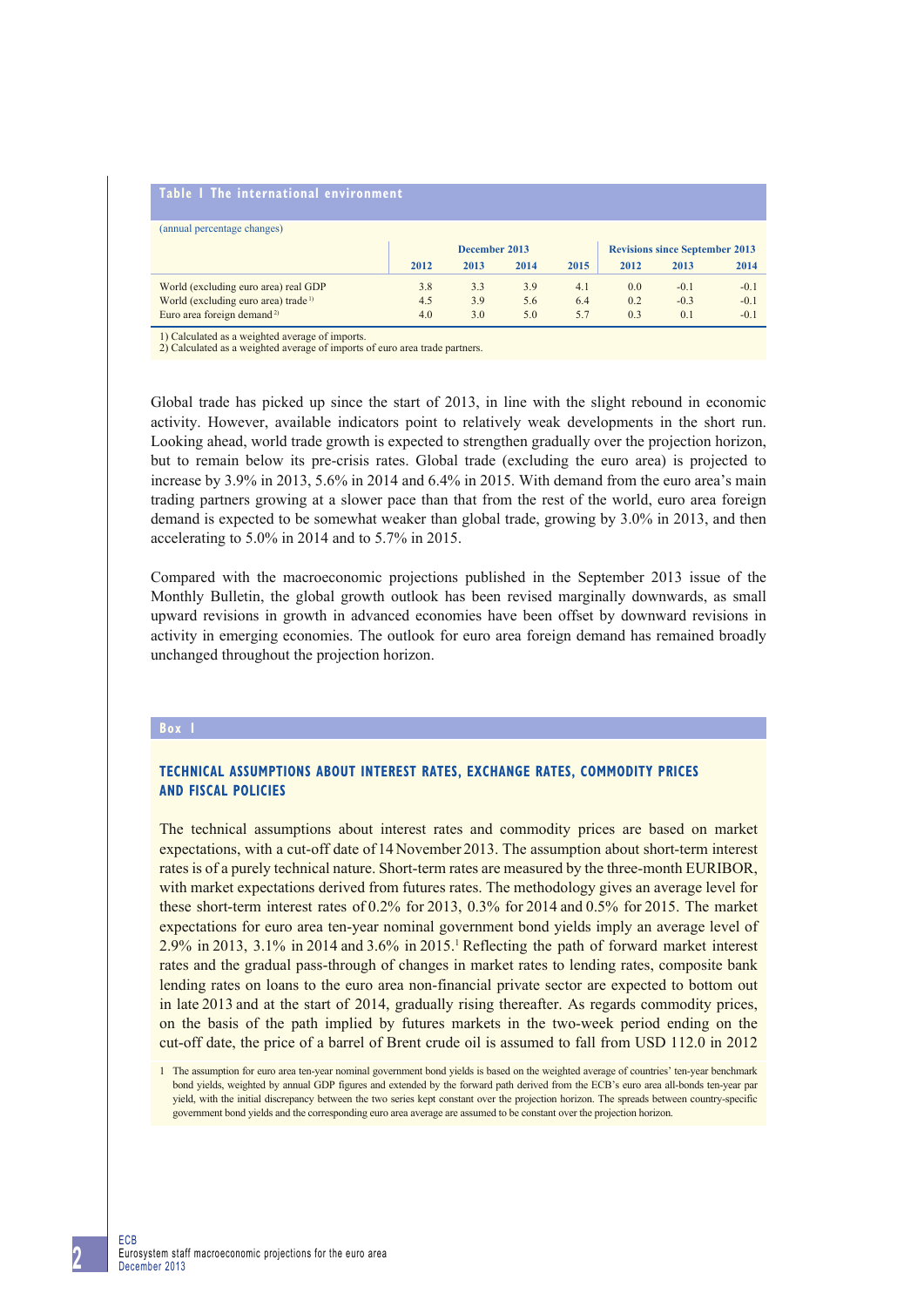# **Technical assumptions**

|                                                         |        | December 2013 | <b>Revisions since</b><br>September $2013^{(1),2}$ |      |        |        |
|---------------------------------------------------------|--------|---------------|----------------------------------------------------|------|--------|--------|
|                                                         | 2012   | 2013          | 2014                                               | 2015 | 2013   | 2014   |
| Three-month EURIBOR (as a percentage, p.a.)             | 0.6    | 0.2           | 0.3                                                | 0.5  | 0.0    | $-0.2$ |
| Ten-year government bond yields (as a percentage, p.a.) | 3.8    | 2.9           | 3.1                                                | 3.6  | $-0.1$ | $-0.4$ |
| Oil price (in USD/barrel)                               | 112.0  | 108.2         | 103.9                                              | 99.2 | 0.4    | 1.1    |
| Non-energy commodity prices, in USD                     |        |               |                                                    |      |        |        |
| (annual percentage change)                              | $-7.2$ | $-5.4$        | $-2.6$                                             | 3.7  | 0.0    | $-2.5$ |
| USD/EUR exchange rate                                   | 1.29   | 1.33          | 1.34                                               | 1.34 | 0.5    | 1.2    |
| Euro nominal effective exchange rate                    |        |               |                                                    |      |        |        |
| (annual percentage change)                              | $-5.3$ | 3.7           | 0.8                                                | 0.0  | 0.1    | 0.1    |

1) Revisions are expressed as percentages for levels, differences for growth rates, and percentage points for interest rates and bond yields. 2) Revisions are calculated from unrounded figures.

to USD 108.2 in 2013, USD 103.9 in 2014 and USD 99.2 in 2015. The prices of non-energy commodities in US dollars are assumed to fall by 5.4% in 2013 and by 2.6% in 2014 before increasing by 3.7% in 2015.<sup>2</sup>

Bilateral exchange rates are assumed to remain unchanged over the projection horizon at the average levels prevailing in the two-week period ending on the cut-off date. This implies an exchange rate of USD per EUR of 1.33 in 2013 and 1.34 in 2014 and 2015, which is 4.6% higher than in 2012. The effective exchange rate of the euro is assumed to appreciate by 3.7% in 2013 and by 0.8% in 2014 and to remain unchanged in 2015.

The fiscal policy assumptions are based on individual euro area countries' national budget plans that were available on 22 November 2013. They include all policy measures that have already been approved by national parliaments or that have been specified in sufficient detail by governments and are likely to pass the legislative process.

Compared with the macroeconomic projections published in the September 2013 issue of the Monthly Bulletin, the changes in the technical assumptions are relatively small. They include higher US dollar-denominated oil prices, a small appreciation of the exchange rate of the euro and lower interest rates in the euro area.

#### **REAL GDP GROWTH PROJECTIONS**

Real GDP rose by 0.1% in the third quarter of 2013, following a 0.3% increase in the second quarter (see the chart). Recent survey data point to a moderate strengthening of activity in the fourth quarter of 2013. In the course of 2014 and 2015, the growth momentum is projected to increase somewhat. A gradual recovery in domestic demand is expected to be the main factor behind the pick-up in activity over the projection horizon. Domestic demand will benefit from improving confidence in an environment of declining uncertainty, the accommodative monetary policy stance – further strengthened by the recent cut in the policy rate and by forward guidance – a less restrictive fiscal policy stance, and a drop in commodity price inflation that should support real disposable incomes. Domestic demand is also expected to benefit over time from fading credit supply constraints. In addition, activity will be increasingly supported over the projection horizon

**3**

<sup>2</sup> Oil and food commodity price assumptions are based on futures prices up to the end of the projection horizon. The prices of other non-energy hard commodities are assumed to follow futures until the fourth quarter of 2014 and thereafter to evolve in line with global economic activity. EU farm gate prices (in euro), which are used for forecasting food consumer prices, are projected on the basis of an econometric model that takes into account developments in international food commodity prices.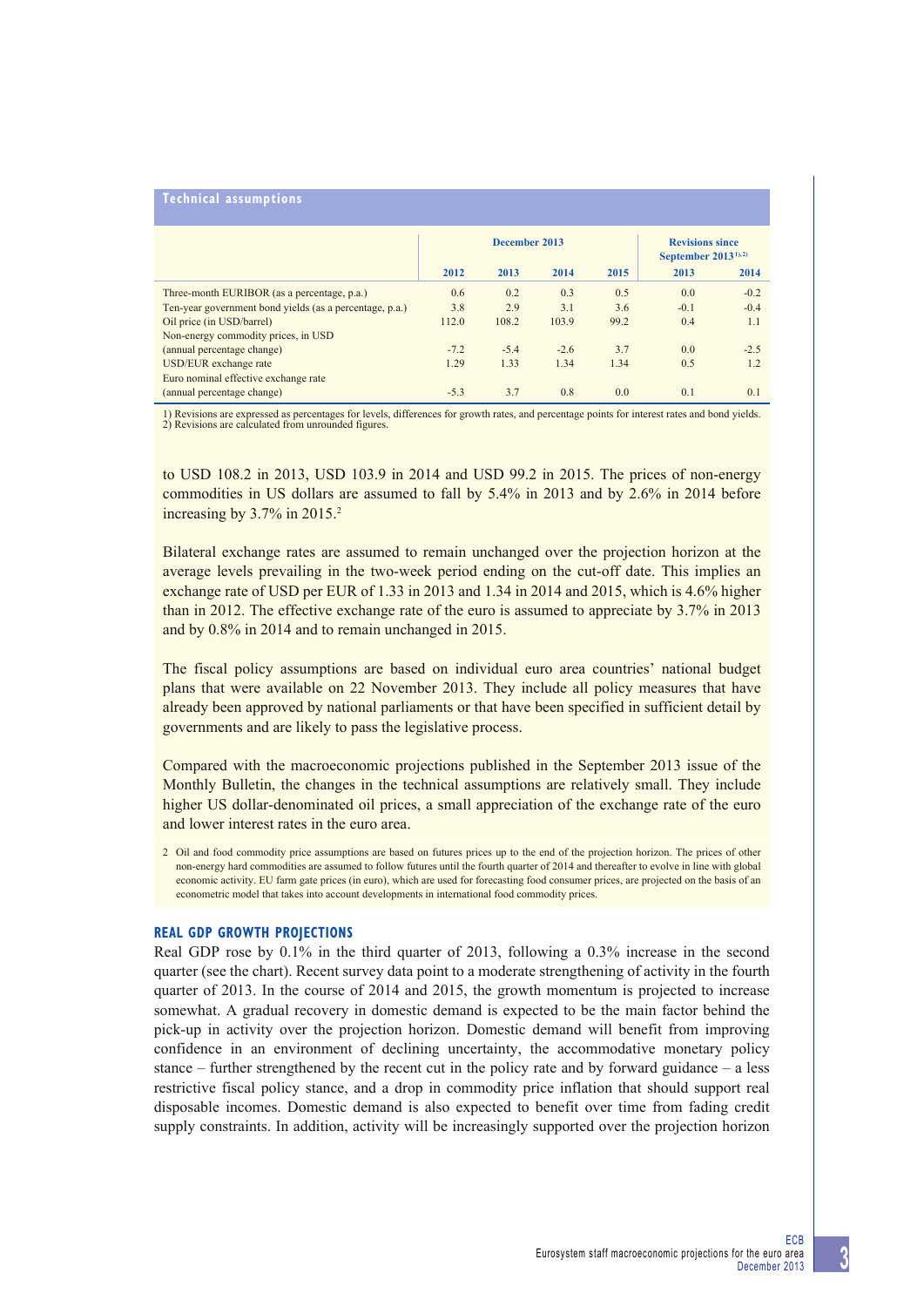by the favourable impact of a gradual strengthening of external demand on exports. However, despite some progress in rebalancing in some stressed euro area countries, which has improved the conditions for export-led growth, the remaining need to adjust private and public sector balance sheets and high unemployment are expected to continue to weigh on the growth outlook over the projection horizon.

Overall, the recovery is projected to remain subdued by historical standards, and euro area real GDP is expected to reach its pre-crisis level (i.e. that of the first quarter of 2008) only by the end of 2015. In annual average terms, real GDP is expected to decline by 0.4% in 2013, largely reflecting a negative carry-over effect stemming from the pattern of activity in 2012, before increasing by 1.1% in 2014 and 1.5% in 2015. This growth pattern reflects a steadily rising contribution from domestic demand combined with an increasing stimulus from exports.

Looking at the growth components in more detail, extra-euro area exports are projected to recover in the fourth quarter of 2013 and to gain momentum in the course of 2014 and 2015, reflecting the strengthening of euro area foreign demand. Intra-euro area exports are projected to grow more slowly than extra-euro area exports, owing to the relative weakness of domestic demand within the euro area.

Business investment is projected to increase in the fourth quarter of 2013, before gaining some momentum in the course of 2014. Over the projection horizon, business investment growth is expected to be supported by a number of factors: the projected gradual strengthening in domestic and external demand; the very low level of interest rates; reduced uncertainty; the need to modernise the capital stock after several years of subdued investment; the reduction of adverse credit supply effects; and some strengthening of profit mark-ups as activity recovers. However, the combined adverse impact of low levels of capacity utilisation, the need for further corporate balance sheet restructuring, adverse financing conditions and a relatively high level of uncertainty in some euro area countries and sectors is assessed to continue to weigh on the outlook. Residential investment is expected to increase modestly in the near term before gaining traction from mid-2014 onwards. Its momentum is expected to remain subdued, however, owing to further adjustment needs in the housing markets of some countries, weak growth in real disposable income, and overall expectations of further house price falls in some countries. Moreover, the relative attractiveness of housing investment in some countries, supported by historically low mortgage rates and rising house prices, can have only a gradual impact, as the construction sector in these countries is already near capacity limits. Government investment is expected to remain weak throughout the projection horizon, owing to the planned fiscal consolidation measures in several euro area countries.

Employment in terms of persons is projected to broadly stagnate over the next quarters, before modestly increasing from mid-2014 onwards. The recovery in employment is expected to be subdued on account of the muted pick-up in activity and of the usual lagged response of employment to output fluctuations, the latter reflecting an increase in hours worked per person before a rise in headcount. However, the output growth threshold for the creation of jobs may have declined in some stressed countries thanks to the impact of labour market reforms. The labour force is expected to stagnate in 2013 and increase modestly thereafter, as certain segments of the population gradually return to the labour market. This should help to dampen wage growth and contribute to potential growth. The unemployment rate is expected to decline modestly over the projection horizon. Labour productivity (measured as output per person employed) picked up during the course of 2013 and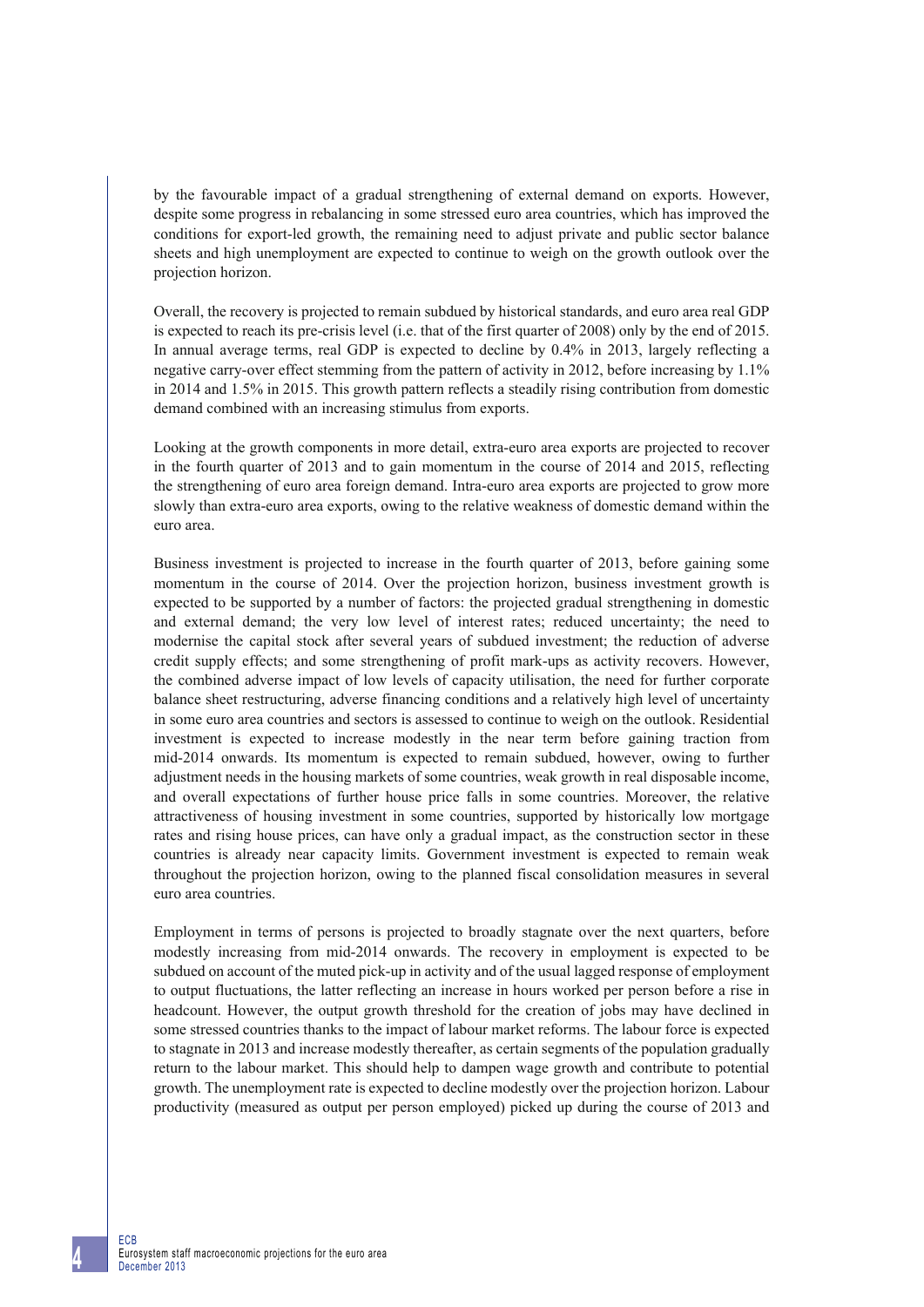## **Table 2 Macroeconomic projections for the euro area**

|  | $(annual percentage changes)^{1,2}$ |  |  |  |
|--|-------------------------------------|--|--|--|
|--|-------------------------------------|--|--|--|

| $($ $\ldots$ $\ldots$ $\ldots$ $\ldots$ $\ldots$ $\ldots$ $\ldots$ $\ldots$ $\ldots$ $\ldots$ $\ldots$ $\ldots$ $\ldots$ $\ldots$ $\ldots$ $\ldots$ $\ldots$ $\ldots$ $\ldots$ $\ldots$ $\ldots$ $\ldots$ $\ldots$ $\ldots$ $\ldots$ $\ldots$ $\ldots$ $\ldots$ $\ldots$ $\ldots$ $\ldots$ $\ldots$ $\ldots$ $\ldots$ $\ldots$ $\ldots$ |        |                 |                                          |                |        |        |        |
|-----------------------------------------------------------------------------------------------------------------------------------------------------------------------------------------------------------------------------------------------------------------------------------------------------------------------------------------|--------|-----------------|------------------------------------------|----------------|--------|--------|--------|
|                                                                                                                                                                                                                                                                                                                                         |        | December 2013   | <b>Revisions since September</b><br>2013 |                |        |        |        |
|                                                                                                                                                                                                                                                                                                                                         | 2012   | 2013            | 2014                                     | 2015           | 2012   | 2013   | 2014   |
| Real GDP <sup>3)</sup>                                                                                                                                                                                                                                                                                                                  | $-0.6$ | $-0.4$          | 1.1                                      | 1.5            | $-0.1$ | 0.0    | 0.1    |
|                                                                                                                                                                                                                                                                                                                                         |        | $[-0.5 - -0.3]$ | $[0.4 - 1.8]$                            | $[0.4 - 2.6]$  |        |        |        |
| Private consumption                                                                                                                                                                                                                                                                                                                     | $-1.4$ | $-0.6$          | 0.7                                      | 1.2            | 0.0    | 0.0    | 0.0    |
| Government consumption                                                                                                                                                                                                                                                                                                                  | $-0.6$ | 0.1             | 0.3                                      | 0.4            | $-0.1$ | 0.2    | $-0.3$ |
| Gross fixed capital formation                                                                                                                                                                                                                                                                                                           | $-3.9$ | $-3.0$          | 1.6                                      | 2.8            | 0.1    | 0.6    | $-0.1$ |
| Exports <sup>4)</sup>                                                                                                                                                                                                                                                                                                                   | 2.7    | 1.1             | 3.7                                      | 4.8            | 0.0    | 0.2    | 0.0    |
| Imports <sup>4)</sup>                                                                                                                                                                                                                                                                                                                   | $-0.8$ | $-0.1$          | 3.5                                      | 4.7            | 0.1    | 0.4    | $-0.3$ |
| Employment                                                                                                                                                                                                                                                                                                                              | $-0.6$ | $-0.8$          | 0.2                                      | 0.4            | 0.0    | 0.2    | 0.2    |
| Unemployment rate (percentage of labour force)                                                                                                                                                                                                                                                                                          | 11.4   | 12.1            | 12.0                                     | 11.8           | 0.0    | $-0.1$ | $-0.2$ |
| <b>HICP</b>                                                                                                                                                                                                                                                                                                                             | 2.5    | 1.4             | 1.1                                      | 1 <sub>3</sub> | 0.0    | $-0.1$ | $-0.2$ |
|                                                                                                                                                                                                                                                                                                                                         |        | $[1.4 - 1.4]$   | $[0.6 - 1.6]$                            | $[0.5 - 2.1]$  |        |        |        |
| HICP excluding energy                                                                                                                                                                                                                                                                                                                   | 1.9    | 1.5             | 1.3                                      | 1.5            | 0.0    | $-0.1$ | $-0.2$ |
| HICP excluding energy and food                                                                                                                                                                                                                                                                                                          | 1.5    | 1.1             | 1.3                                      | 1.4            | 0.0    | 0.0    | $-0.1$ |
| HICP excluding energy, food and changes in                                                                                                                                                                                                                                                                                              |        |                 |                                          |                |        |        |        |
| indirect taxes <sup>5)</sup>                                                                                                                                                                                                                                                                                                            | 1.3    | 1.0             | 1.1                                      | 1.4            | 0.0    | 0.0    | $-0.1$ |
| Unit labour costs                                                                                                                                                                                                                                                                                                                       | 1.8    | 1.4             | 0.9                                      | 1.0            | 0.1    | 0.1    | 0.1    |
| Compensation per employee                                                                                                                                                                                                                                                                                                               | 1.8    | 1.8             | 1.8                                      | 2.1            | 0.1    | 0.0    | 0.0    |
| Labour productivity                                                                                                                                                                                                                                                                                                                     | 0.0    | 0.4             | 0.9                                      | 1.1            | 0.0    | $-0.1$ | $-0.1$ |
| General government budget balance                                                                                                                                                                                                                                                                                                       |        |                 |                                          |                |        |        |        |
| (percentage of GDP)                                                                                                                                                                                                                                                                                                                     | $-3.7$ | $-3.2$          | $-2.6$                                   | $-2.4$         | 0.0    | 0.0    | 0.2    |
| Structural budget balance (percentage of GDP) <sup>6)</sup>                                                                                                                                                                                                                                                                             | $-3.1$ | $-2.5$          | $-2.2$                                   | $-2.1$         | 0.1    | 0.0    | 0.1    |
| General government gross debt                                                                                                                                                                                                                                                                                                           | 90.6   |                 |                                          | 93.1           | 0.2    | 0.2    | $-0.2$ |
| (percentage of GDP)                                                                                                                                                                                                                                                                                                                     |        | 93.2<br>2.0     | 93.6<br>2.2                              | 2.6            |        |        | $-0.7$ |
| Current account balance (percentage of GDP)                                                                                                                                                                                                                                                                                             | 1.4    |                 |                                          |                | 0.0    | $-0.6$ |        |

1) Latvia is included in the projections for 2014 and 2015. The average annual percentage changes for 2014 are based on a euro area composition in 2013 that already includes Latvia.

2) The ranges shown around the projections are based on the differences between actual outcomes and previous projections carried out<br>over a number of years. The width of the ranges is twice the average absolute value of th *projection ranges,* ECB, December 2009, also available on the ECB's website. 3) Working day-adjusted data.

4) Including intra-euro area trade. 5) The sub-index is based on estimates of actual impacts of indirect taxes. This may differ from Eurostat data, which assume a full and immediate pass-through of tax impacts to the HICP.<br>6) Calculated as the government balance net of transitory effects of the economic cycle and temporary measures taken by governments.

6) Calculated as the government balance net of transitory effects of the economic cycle and temporary measures taken by governments.<br>The calculation follows the ESCB approach to cyclically adjusted budget balances (see Bou *Paper Series,* No 579, ECB, January 2007).

is projected to gain traction over the remainder of the projection horizon, reflecting the expected acceleration in economic activity and the lagged response of employment.

Private consumption is expected to edge up in late 2013, supported by a declining saving ratio in the context of a decline in real disposable income. Private consumption is expected to gain more momentum from early 2014, as real disposable income growth accelerates owing to gradually improving labour market conditions and low inflation developments, despite a slight rise in the saving ratio. Government consumption is projected to increase moderately over the projection horizon.

Extra-euro area imports are projected to accelerate moderately over the projection horizon, albeit remaining constrained by the subdued overall demand. Net trade is expected to contribute only marginally to real GDP growth over the projection horizon. The current account surplus is expected to increase over the projection horizon, reaching 2.6% of GDP in 2015.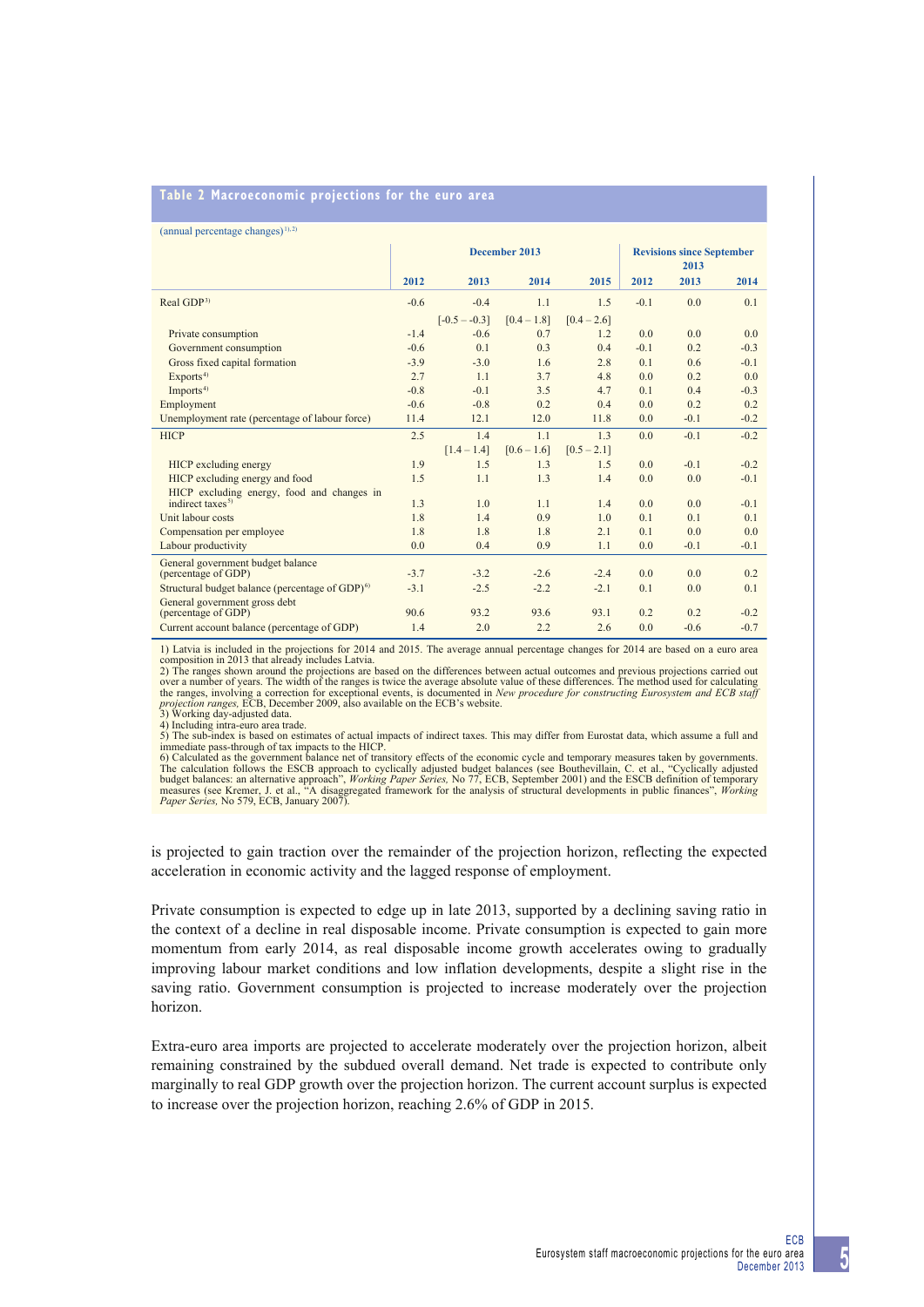Compared with the macroeconomic projections published in the September 2013 issue of the Monthly Bulletin, the projection for real GDP growth is unchanged for 2013 and has been revised upwards by 0.1 percentage point for 2014, largely reflecting a more positive carry-over effect related to a small upward revision of the outlook at the end of 2013.

## **PRICE AND COST PROJECTIONS**

Overall HICP inflation stood at 0.9% in November 2013, down from 2.5% in 2012. The decline in inflation over the course of 2013 reflects, to a large extent, weaker contributions from energy and food prices as well as a subdued trend in services prices and in non-energy industrial goods prices (see Section 3 of this issue of the Monthly Bulletin).

Looking ahead, HICP inflation is expected to remain at low levels, rising slightly in late 2014 and picking up further in 2015, as activity gradually recovers. The annual inflation rate is projected to be 1.4% in 2013, 1.1% in 2014 and 1.3% in 2015.

The moderate outlook for inflation reflects the downward impact from energy prices due to declining oil price futures, the past appreciation of the euro and persistent slack in the economy. In more detail, energy prices are expected to decline further in 2014 and 2015, reflecting the assumed path of oil prices. The contribution of the energy component to overall HICP inflation is therefore expected to be negligible in 2014 and slightly negative in 2015, which is significantly below historical averages. Food price inflation is expected to decline over the first three quarters of 2014, owing to downward base effects and to the expected decline in international and European food commodity prices, before picking up somewhat in 2015 as food commodity prices are assumed to increase again (see the chart). HICP inflation excluding energy and food is expected to increase



1) The ranges shown around the central projections are based on the differences between actual outcomes and previous projections carried out over a number of years. The width of the ranges is twice the average absolute val calculating the ranges, involving a correction for exceptional events, is documented in *New procedure for constructing Eurosystem and ECB staff projection ranges*, ECB, December 2009, also available on the ECB's website. 2) Working day-adjusted data.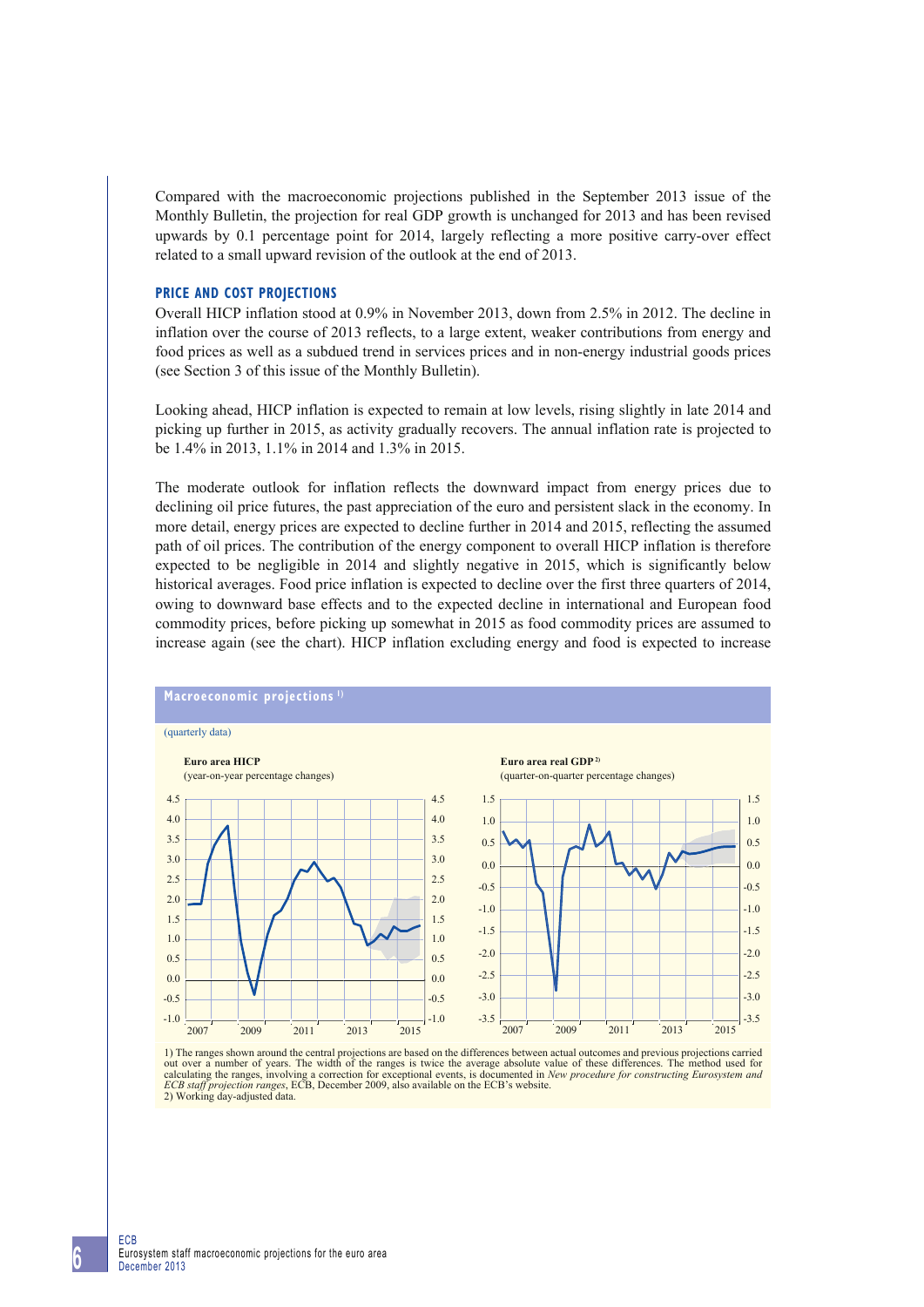moderately during the course of 2014 and to reach an annual rate of 1.4% in 2015. As the upward impact of past indirect tax hikes is assumed to diminish in 2014 and 2015, inflation as measured by the HICP excluding energy, food and changes in indirect taxes is projected to pick up somewhat more strongly over the projection horizon (see also Box 5 in this issue of the Monthly Bulletin).

External price pressures eased during the first three quarters of 2013, owing to sluggish global demand, the appreciation of the effective exchange rate of the euro and declines in oil and non-oil commodity prices. The import deflator is thus estimated to have declined in year-on-year terms over this period. While it will continue to fall in the following quarters as a result of these factors, the import deflator is expected to increase slightly from mid-2014 onwards, as the downward impact of the previous appreciation of the euro fades away, as non-energy commodity prices increase and as import demand gains momentum, allowing for stronger mark-ups.

Turning to domestic price pressures, the annual growth rate of compensation per employee is expected to remain unchanged at 1.8% in 2013 and in 2014, before increasing to 2.1% in 2015. Unit labour cost growth is projected to decelerate from 1.8% in 2012 to 1.4% in 2013 and to 0.9% in 2014, owing to the cyclical increase in productivity growth, reflecting the lagged response of employment to a pick-up in activity, combined with a broadly unchanged growth rate of compensation per employee. In 2015 a slightly stronger pick-up in the growth rate of compensation per employee than in the growth rate of labour productivity is expected to lead to a small rebound in unit labour cost growth.

Following a strong decline in 2012, the profit margin indicator (as measured by the difference between the GDP deflator at factor cost and unit labour cost growth) is expected to stabilise in 2013, thanks to the gradual, albeit modest, improvement in activity in the course of this year. Thereafter, gradually improving economic conditions are expected to support a modest recovery in profit margins.

Increases in administered prices and indirect taxes that are included in fiscal consolidation plans are expected to make significant upward contributions to HICP inflation in 2013 and 2014. In 2015 such contributions are expected to be less strong in the baseline of this projection. This is, however, partly due to a lack of detailed information on fiscal measures for that year.

Compared with the macroeconomic projections published in the September 2013 issue of the Monthly Bulletin, the projection for headline HICP inflation has been revised downwards by 0.1 percentage point in 2013, reflecting recent lower than expected outturns. The inflation projection for 2014 has been revised downwards by 0.2 percentage point, also reflecting lower commodity prices.

## **FISCAL OUTLOOK**

On the basis of the assumptions outlined in Box 1 above, the general government deficit for the euro area is projected to decrease from 3.7% of GDP in 2012 to 3.2% in 2013 and to decline further to 2.6% in 2014 and 2.4% in 2015. The projected lower deficit for 2013 reflects fiscal consolidation efforts in many euro area countries and a partial unwinding of government assistance to the financial sector. In 2014 and 2015 the projected fall in the general government deficit is driven by a favourable contribution of the cyclical component and a continued improvement in the structural component. The latter, however, is projected to improve at a slower pace than in 2013 and is essentially driven by continued moderate growth in government expenditure.

**7**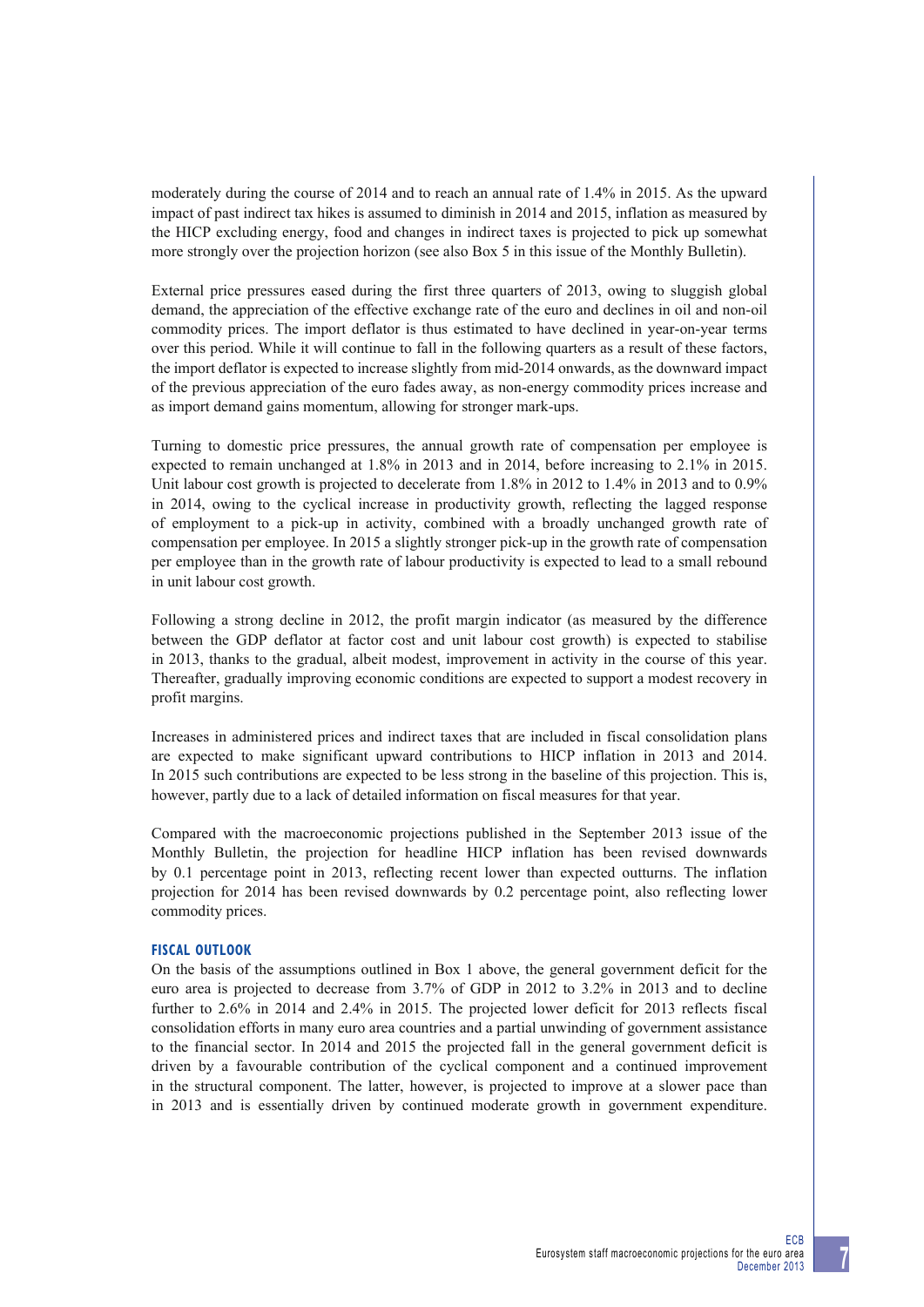As a result, the structural budget balance, i.e. the cyclically adjusted balance net of all temporary measures, is projected to improve perceptibly in 2013 and to a lesser extent in the remainder of the horizon. The euro area general government gross debt-to-GDP ratio is projected to peak at 93.6% in 2014, declining thereafter to 93.1% in 2015.

## **Box 2**

## **FISCAL SENSITIVITY ANALYSIS**

Sensitivity analyses are generally conducted in order to quantify risks to the projection baseline stemming from alternative paths of certain underlying assumptions. This box presents the results if additional fiscal consolidation were to be implemented in order to reach fiscal targets.

As mentioned in Box 1, the fiscal policy assumptions include all policy measures that have already been approved by national parliaments or that have been specified in sufficient detail by governments and are likely to pass the legislative process. For most countries, the measures included in the baseline projection fall short of the fiscal consolidation requirements under either the corrective or the preventive arm of the Stability and Growth Pact. The commitment to comply with these requirements is broadly reflected in the fiscal targets outlined by governments in their 2013 stability programme updates, in EU-IMF programme documents and, to some extent, in the recent 2014 draft budgetary plans. However, the underlying measures to achieve these targets are often either missing or not sufficiently well specified, and they are thus not taken into account in the baseline projection, especially for 2015, which in most countries is not covered by the current budget exercises. It is therefore not only necessary but also likely that additional fiscal consolidation measures, as compared with those embedded in the baseline, will be adopted by governments by 2015. The impact of such additional consolidation measures on real GDP growth and HICP inflation can be gauged by means of a fiscal sensitivity analysis. Conducting such a sensitivity analysis is important in order to assess the risks surrounding the baseline projection.

#### **Assumptions underlying the fiscal sensitivity analysis**

The fiscal sensitivity analysis takes as a starting point the "fiscal gap" between governments' budgetary targets and the baseline budget projections. Country-specific conditions and information in terms of both size and composition are used to gauge the likely additional fiscal consolidation. In particular, country-specific information aims to capture uncertainties surrounding fiscal targets, the likelihood of additional fiscal consolidation measures and the associated macroeconomic feedback effects.

On the basis of this approach, the additional consolidation for the euro area is assessed to be broadly zero in 2013 and about 0.2% of GDP in 2014, while a larger amount of additional measures is assessed to be likely in 2015 (about 0.6% of GDP, bringing the cumulative amount of additional consolidation to around 0.8% of GDP by end-2015). As regards the composition of fiscal measures, the sensitivity analysis seeks to incorporate country and time-specific profiles of the most likely additional consolidation efforts. In this exercise, at the euro area aggregate level, fiscal consolidation is assessed to be tilted somewhat to the expenditure side of the budget, but it also includes increases in indirect and direct taxes and social security contributions.

ECB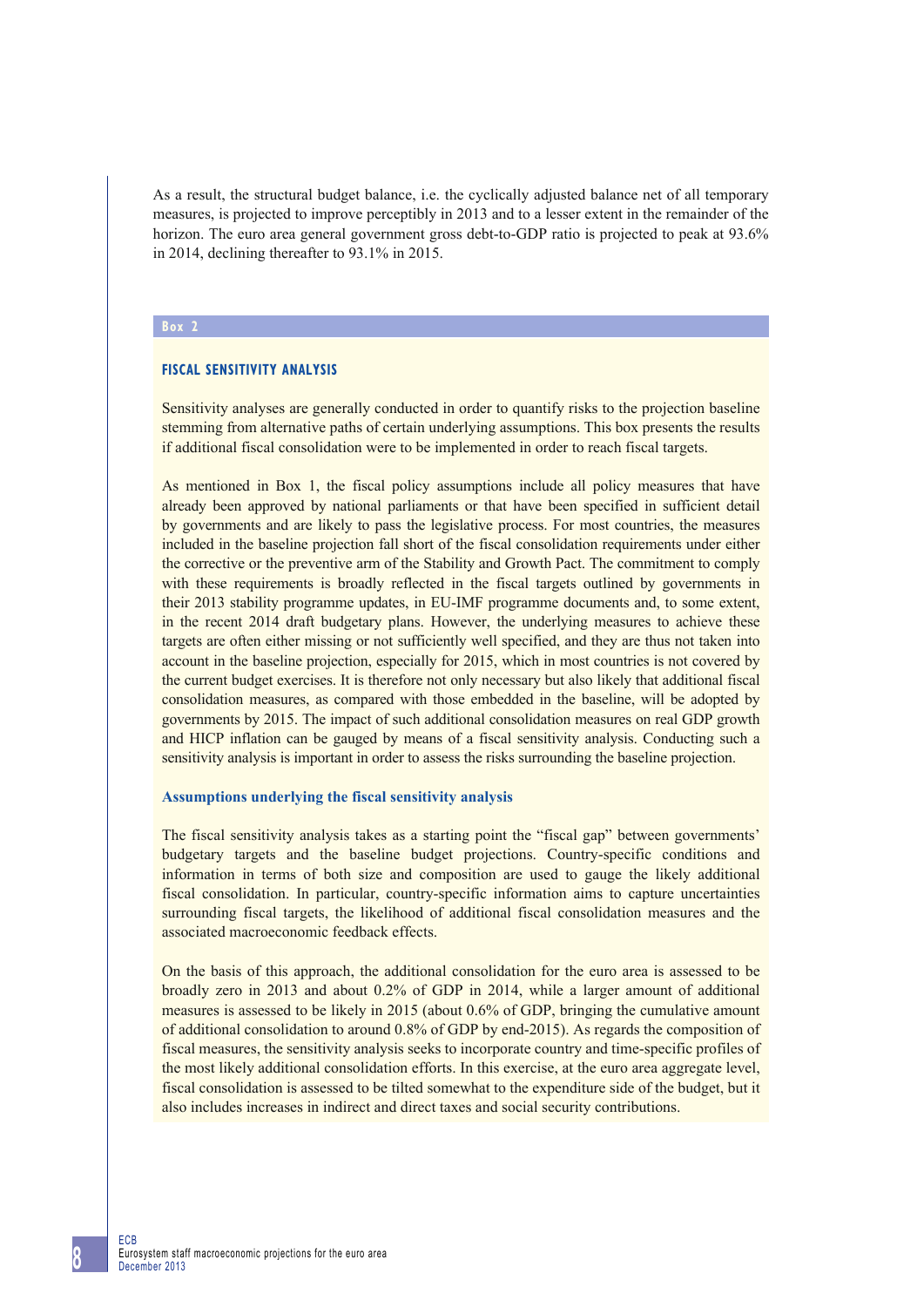|                                     |  | The estimated macroeconomic impact of additional fiscal consolidation on real GDP growth |  |
|-------------------------------------|--|------------------------------------------------------------------------------------------|--|
| and HICP inflation in the euro area |  |                                                                                          |  |

| <b>Assumptions (% of GDP)</b>                                                | 2013   | 2014   | 2015   |
|------------------------------------------------------------------------------|--------|--------|--------|
| Government budget targets <sup>1)</sup>                                      | $-3.1$ | $-2.4$ | $-1.6$ |
| <b>Baseline fiscal projections</b>                                           | $-3.2$ | $-2.6$ | $-2.4$ |
| Additional fiscal consolidation (cumulative) <sup>2)</sup>                   | 0.0    | 0.2    | 0.8    |
| Effects of additional fiscal consolidation (percentage points) <sup>3)</sup> |        |        |        |
| Real GDP growth                                                              | 0.0    | $-0.1$ | $-0.3$ |
| <b>HICP</b> inflation                                                        | 0.0    | 0.0    | 0.2    |

1) Nominal targets as included in the latest EU-IMF programme documents for the relevant countries; latest excessive deficit procedure<br>recommendations for countries under an excessive deficit procedure; 2014 draft budgetar for countries not under an excessive deficit procedure.

2) Sensitivity analysis based on assessments by Eurosystem staff.

3) Deviations from the baseline in percentage points for real GDP growth and HICP inflation (both on an annual basis). The macroeconomic impact is simulated using the ECB's New Area-Wide Model.

#### **Macroeconomic impact from additional fiscal consolidation**

The simulation results of the impact from the fiscal sensitivity analysis on real GDP growth and HICP inflation for the euro area using the ECB's New Area-Wide Model<sup>1</sup> are summarised in the table above.

The macroeconomic impact from the additional fiscal consolidation is limited in 2013 and 2014. In 2015 the impact on real GDP growth is estimated at about -0.3 percentage point, while the impact on HICP inflation is estimated at around 0.2 percentage point. The analysis therefore points to some downside risks to the baseline projection for real GDP growth especially in 2015, since not all of the intended fiscal consolidation measures are yet included in the baseline. At the same time, there are also upside risks to inflation, as part of the additional consolidation is assessed to originate from increases in indirect taxes.

It should be stressed that this fiscal sensitivity analysis focuses only on the potential short-term effects of likely additional fiscal consolidation. While even well-designed fiscal consolidation measures often have negative short-term effects on real GDP growth, there are positive longerterm effects on activity that are not evident in the horizon of this analysis.<sup>2</sup>

Finally, the results of this analysis should not be interpreted as calling into question the need for additional fiscal consolidation efforts over the projection horizon. Indeed, further consolidation efforts are necessary to restore sound public finances in the euro area. Without such consolidation, there is a risk that the pricing of sovereign debt could be adversely affected. Furthermore, effects on confidence may be negative, hindering the economic recovery.

<sup>1</sup> For a description of the New Area-Wide Model, see Christoffel K., Coenen G. and Warne A., "The New Area-Wide Model of the euro area: a micro-founded open-economy model for forecasting and policy analysis", *Working Paper Series*, No 944, ECB, 2008.

<sup>2</sup> For a more detailed analysis of the macroeconomic effects of fiscal consolidation, see the box entitled "The role of fiscal multipliers in the current consolidation debate", *Monthly Bulletin*, ECB, December 2012.